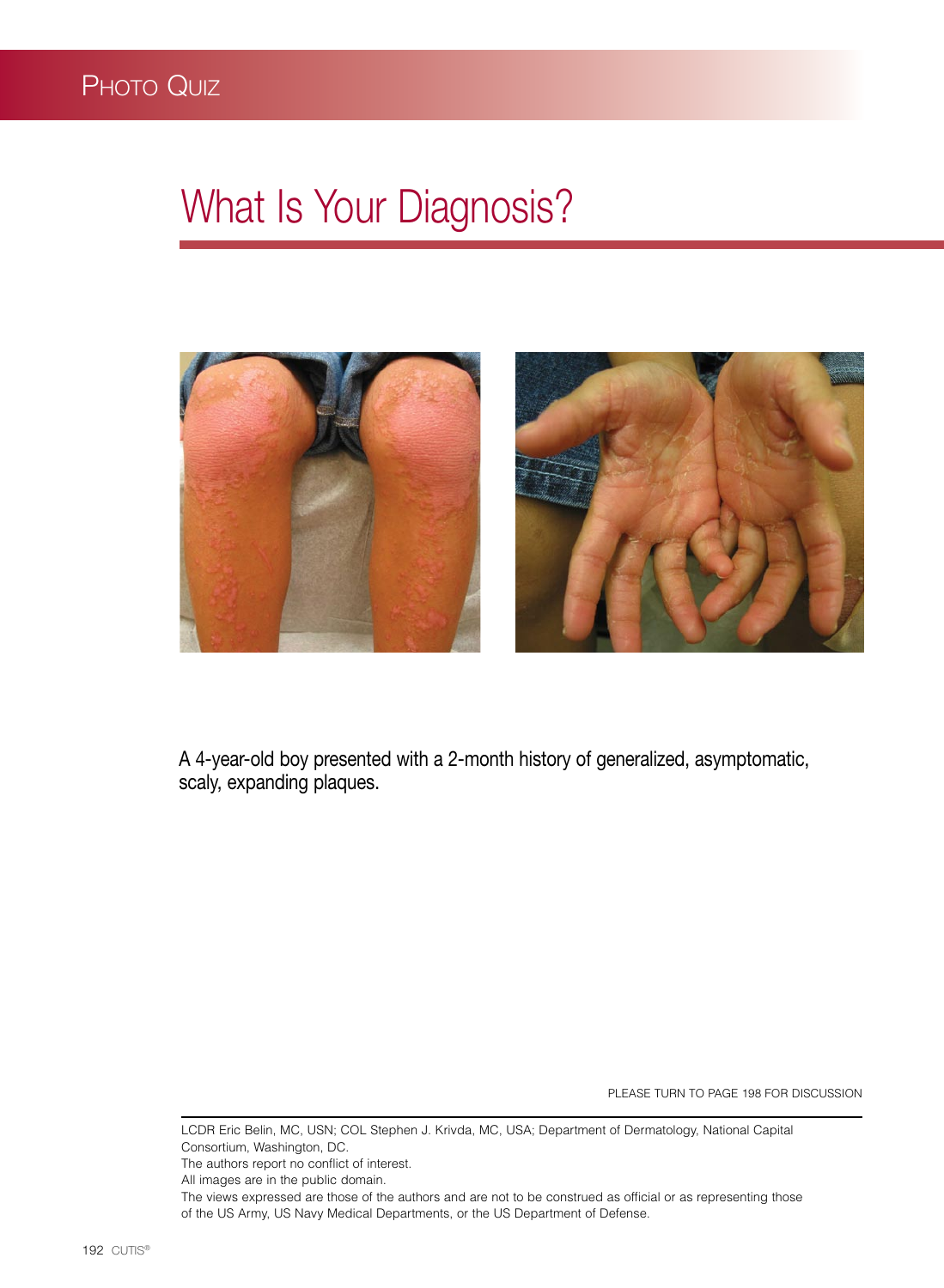## The Diagnosis: Juvenile Pityriasis Rubra Pilaris

The patient presented to the dermatology clinic after 2 months of unsuccessful treatment with topical and systemic antifungals prescribed by after 2 months of unsuccessful treatment with his primary care physician. Results of a biopsy specimen of a characteristic lesion showed irregular acanthosis, psoriasiform epidermal hyperplasia, dilated plugged follicles, perifollicular parakeratosis, and a sparse lymphohistiocytic perivascular infiltrate consistent with pityriasis rubra pilaris (PRP).

PRP is an uncommon papulosquamous disorder with an incidence of 1 in 5000 to 1 in 50,000.1,2 It has no known gender bias. The etiology of PRP is unknown, though vitamin A deficiency, dysfunction in keratinization, and dysfunction



**Figure 1.** Confluent scaling of the scalp.

in vitamin A metabolism have been proposed.<sup>3</sup> The clinical findings in PRP are well-established. Follicular hyperkeratosis with surrounding erythema is typical. PRP in adults typically begins on the scalp and spreads caudally (Figure 1); in children, PRP often begins on the lower extremities (Figure 2).4 Other classic findings include the "nutmeg grater" appearance of the dorsal fingers caused by the rough perifollicular papules; the "islands of sparing," caused by coalescence of large plaques on the trunk, surrounding healthy skin; and a waxy orange-red palmar and plantar keratoderma (Figure 3).

Griffiths1 proposed a classification system to help distinguish the varied clinical presentations of PRP. Types I and II are both adult forms of PRP and together account for nearly 60% of all cases of PRP. Types III through V are juvenile forms of PRP. Type III, classic juvenile PRP, accounts for 10% of all cases of PRP and resembles type I PRP in adults. Type III is a generalized PRP that exhibits classic findings. These patients with type III PRP typically clear within 3 years of diagnosis. We believe our patient is classified as having type III PRP. Type IV, circumscribed juvenile PRP, accounts for 25% of all cases of PRP but is more focal, with an uncertain course. Type V, atypical juvenile PRP, accounts for the remaining 5% of cases of PRP, is generalized, and has a more chronic course.<sup>3</sup>

Biopsy specimens of PRP typically show irregular acanthosis and hyperkeratosis, with parakeratosis



**Figure 2.** Hyperkeratotic papules and plaques. **Figure 3.** Palmar erythema and scaling.